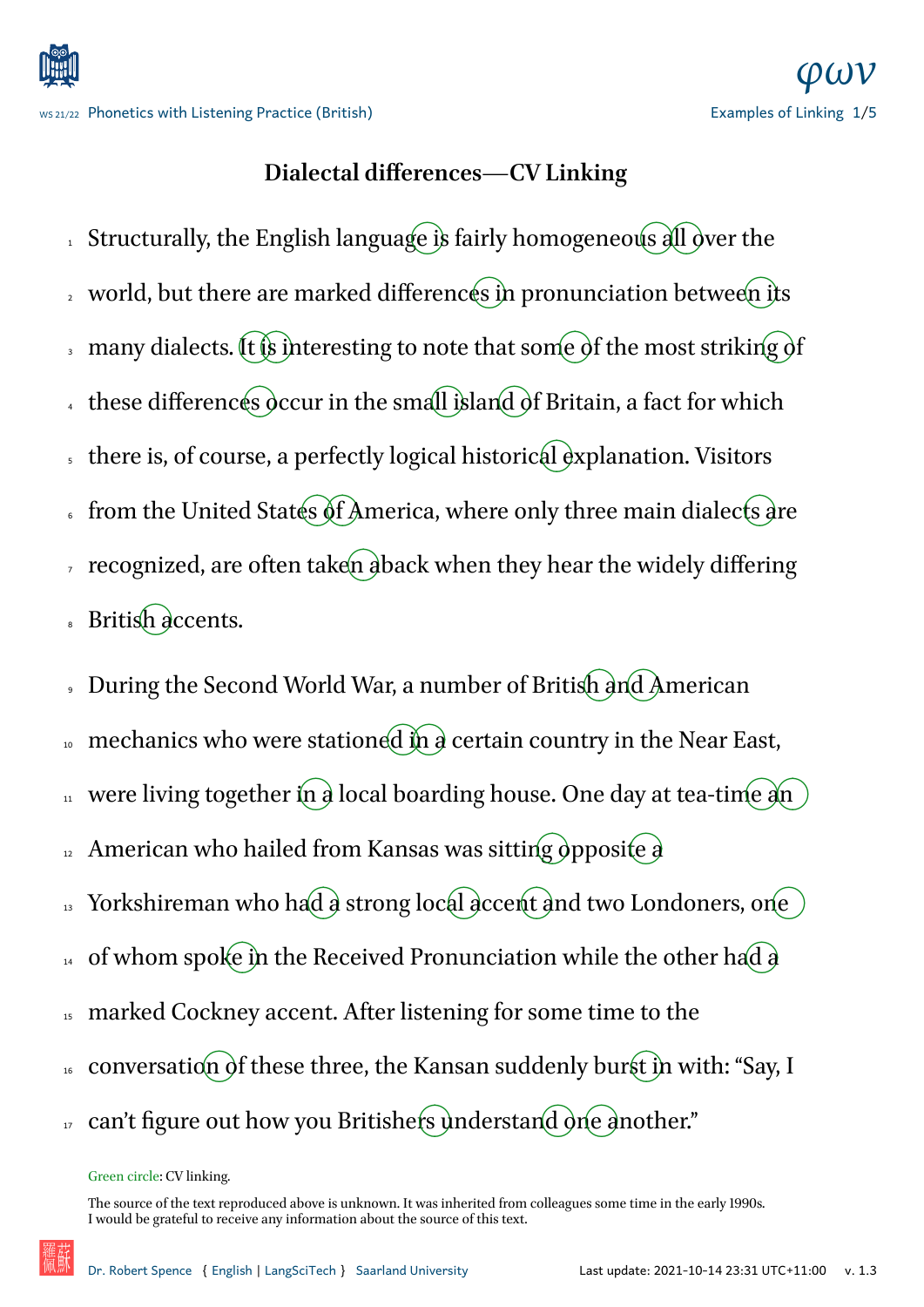*φων* Examples of Linking 2/5

# **[Dialectal](http://www.spence.saar.de/courses/phoneticswithlistening/) differences—R Linking**

<sup>18</sup> Structurally, the English language is fairly homogeneous all over the <sup>19</sup> world, but there are marked differences in pronunciation between its <sup>20</sup> many dialects. It is interesting to note that some of the most striking of <sup>21</sup> these differences occur in the small island of Britain, a fact for which <sup>22</sup> there is, of course, a perfectly logical historical explanation. Visitors <sup>23</sup> from the United States of America, where only three main dialects are <sup>24</sup> recognized, are often taken aback when they hear the widely differing British accents.

<sup>26</sup> During the Second World War, a number of British and American

<sup>27</sup> mechanics who were stationed in a certain country in the Near Bast,

<sup>28</sup> were living together in a local boarding house. One day at tea-time an

American who hailed from Kansas was sitting opposite a

» Yorkshireman who had a strong local accent and two Londoners, one

- 31 of whom spoke in the Received Pronunciation while the other had a
- <sup>32</sup> marked Cockney accent. After listening for some time to the
- <sup>33</sup> conversation of these three, the Kansan suddenly burst in with: "Say, I
- <sup>34</sup> can't figure out how you Britishers understand one another."

Red circle: R linking. Note 1): no cases of 'intrusive /r/' were detected in this text. Note 2): for Americans, "figure out" involves normal CV linking: [ˈfɪɡjəɹ] + [aʊt] *<sup>→</sup>* [ˈfɪɡjəɹ‿ˈaʊt]; cf British [ˈfɪɡə] + [aʊt] *<sup>→</sup>* [ˈfɪɡəɹ‿ˈaʊt].

The source of the text reproduced above is unknown. It was inherited from colleagues some time in the early 1990s. I would be grateful to receive any information about the source of this text.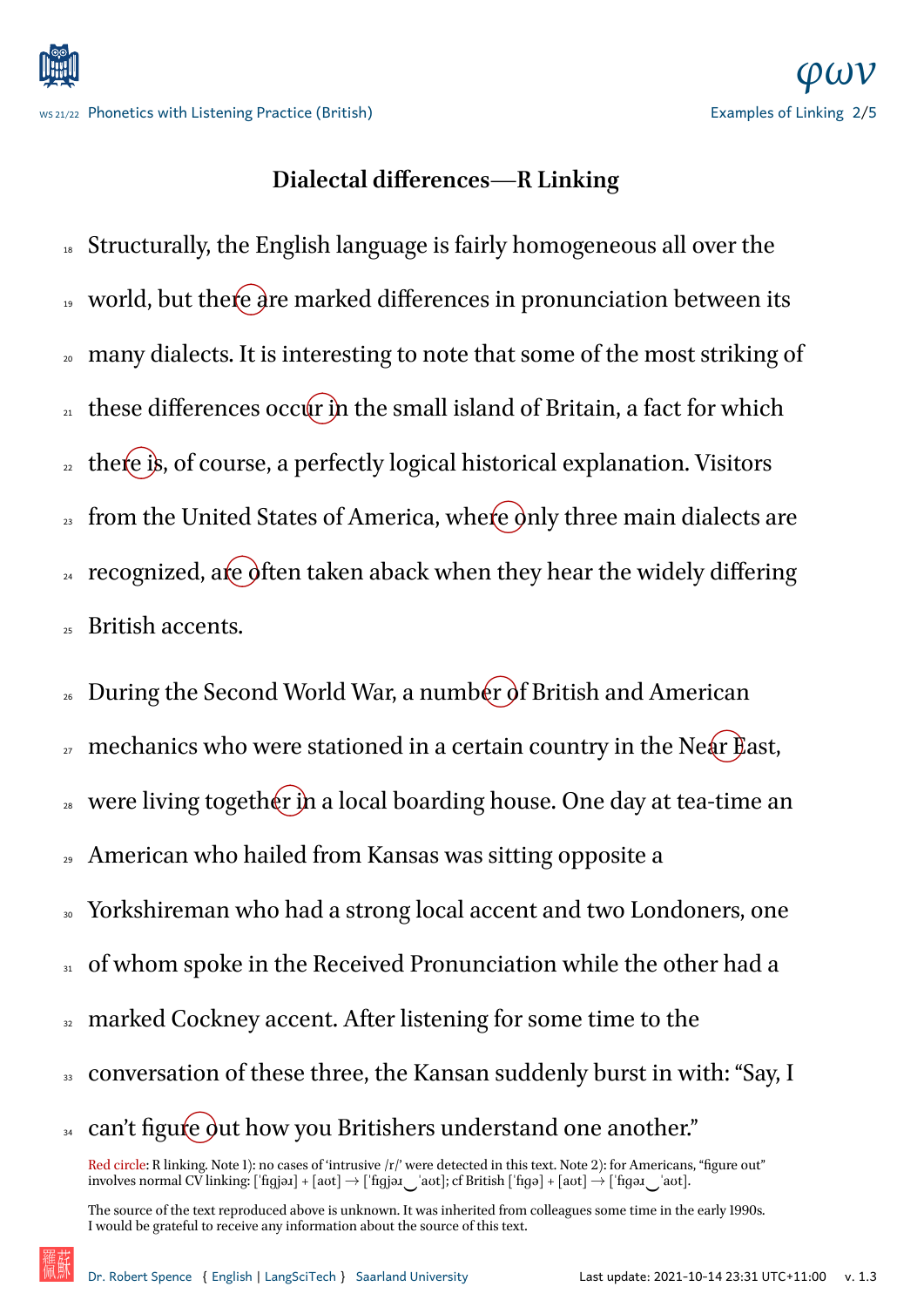

#### **[Dialectal differ](http://www.spence.saar.de/courses/phoneticswithlistening/)ences—Possible intrusive [j]**

 $_{\rm 35}$  Structurally, the English language is fairly homogeneous all over the world, but there are marked differences in pronunciation between its <sup>37</sup> many dialects. It is interesting to note that some of the most striking of these differences occur in the small island of Britain, a fact for which <sup>39</sup> there is, of course, a perfectly logical historical explanation. Visitors from the United States of America, where only three main dialects are recognized, are often taken aback when they hear the widely differing British accents.

<sup>43</sup> During the Second World War, a number of British and American

<sup>44</sup> mechanics who were stationed in a certain country in the Near East,

 $\cdot$ s were living together in a local boarding house. One day at tea-time an

American who hailed from Kansas was sitting opposite a

<sup>47</sup> Yorkshireman who had a strong local accent and two Londoners, one

 $\cdot$  of whom spoke in the Received Pronunciation while the  $\partial$ ther had a

- <sup>49</sup> marked Cockney accent. After listening for some time to the
- <sup>50</sup> conversation of these three, the Kansan suddenly burst in with: "Say, I
- $_{51}$  can't figure out how you Britishers understand one another."

Blue circle: intrusive  $|j|$ ; no intrusive  $|w|$  detected.

The source of the text reproduced above is unknown. It was inherited from colleagues some time in the early 1990s. I would be grateful to receive any information about the source of this text.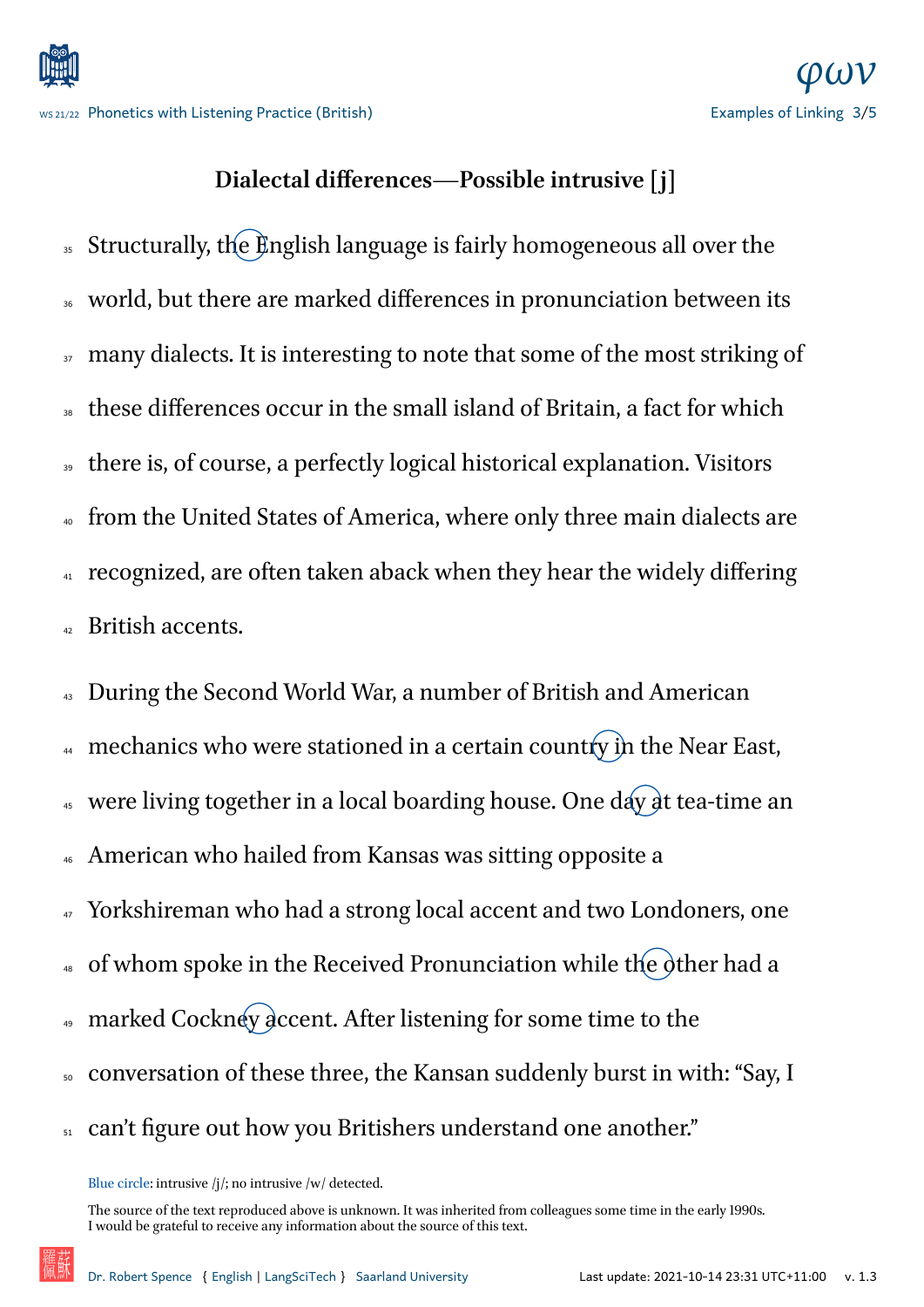

#### **[Dialectal differe](http://www.spence.saar.de/courses/phoneticswithlistening/)nces—Simply no glottal stop!**

<sup>52</sup> Structurally, the English language is fairly homogeneous all over the <sup>53</sup> world, but there are marked differences in pronunciation between its  $_{\rm s4}$   $\,$  many dialects. It is interesting to note that some of the most striking of **✻**  $_{\rm ss}\;$  these differences occur in the small island of Britain, a fact for which **✻**  $_{\rm ss}\;$  there is, of course, a perfectly logical historical explanation. Visitors **✻ ✻** 57 from the United States of America, where only three main dialects are  $_{\rm ss}$  recognized, are often taken aback when they hear the widely differing **✻** British accents.

During the Second World War, <sup>60</sup> a number of British and American **✻** <sup>61</sup> mechanics who were stationed in a certain country in the Near East, <sup>62</sup> were living together in a local boarding house. One day at tea-time an American who hailed from Kansas was sitting opposite a <sup>64</sup> Yorkshireman who had a strong local accent and two Londoners, one <sup>65</sup> of whom spoke in the Received Pronunciation while the other had a  $_{\tiny \rm \cdots}$  marked Cockney accent. After listening for some time to the **✻**  $_{\circ}$  conversation of these three, the Kansan suddenly burst in with: "Say, I **✻** can't figure out how you Britishers understand one another."

Arrow: simply no glottal stop!

The source of the text reproduced above is unknown. It was inherited from colleagues some time in the early 1990s. I would be grateful to receive any information about the source of this text.